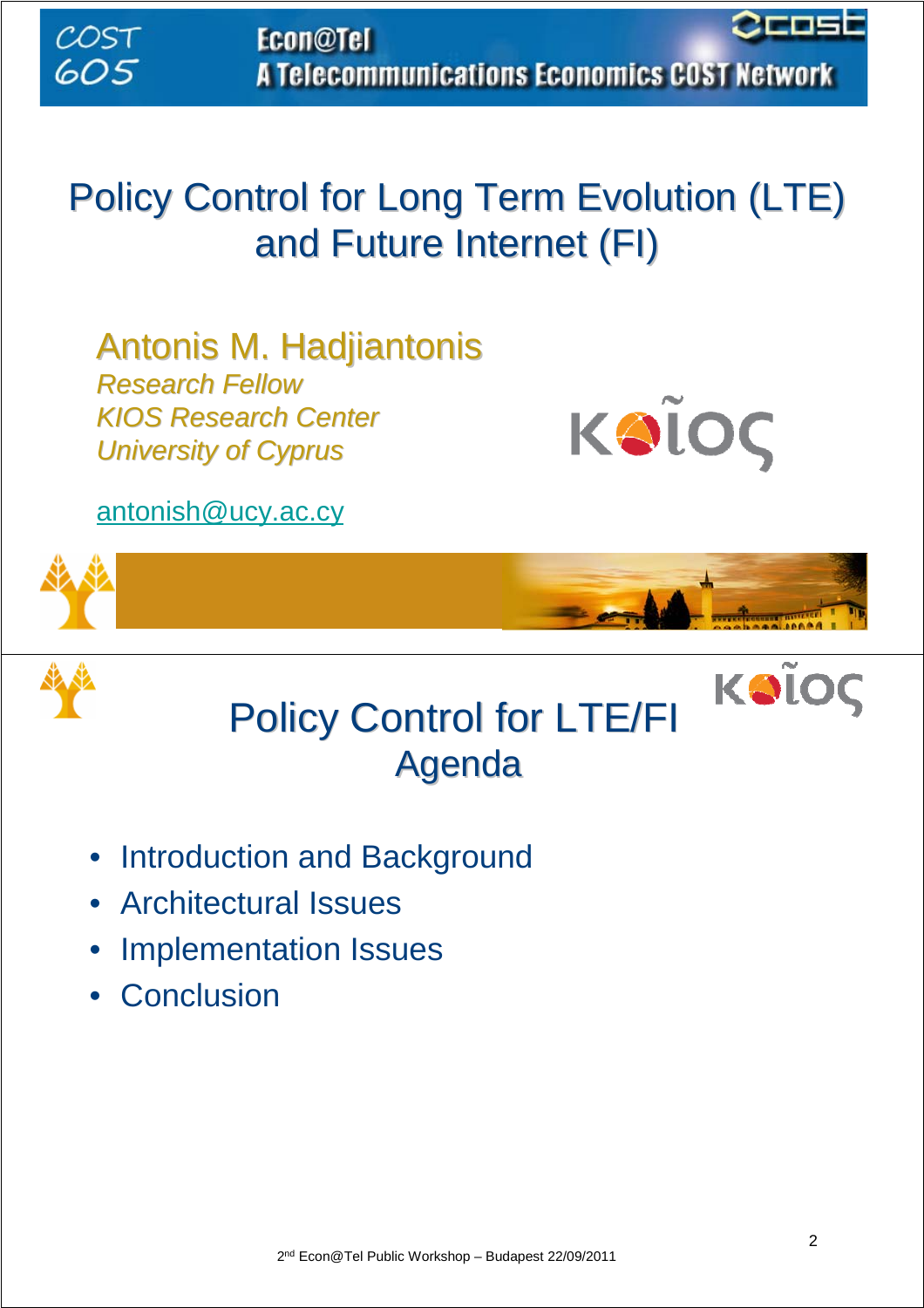# Introduction and Background KOI **Internet Today**

- Over 2 billion people on the Internet
	- $-$  Internet access at home  $\sim 1.6$  billion in 2010
	- Internet users doubled in the past five years
	- 65% of Europeans compared to only 9.6% of Africans
- Access to mobile networks: over 90% of the global population
	- estimated 5.3 billion mobile subscriptions



2nd Econ@Tel Public Workshop – Budapest 22/09/2011



 $\rightarrow$  Increased complexity

Æ**Increased Cost**

**Internet users per 100 inhabitants, 2000-2010\***

 $\rightarrow$  Increased heterogeneity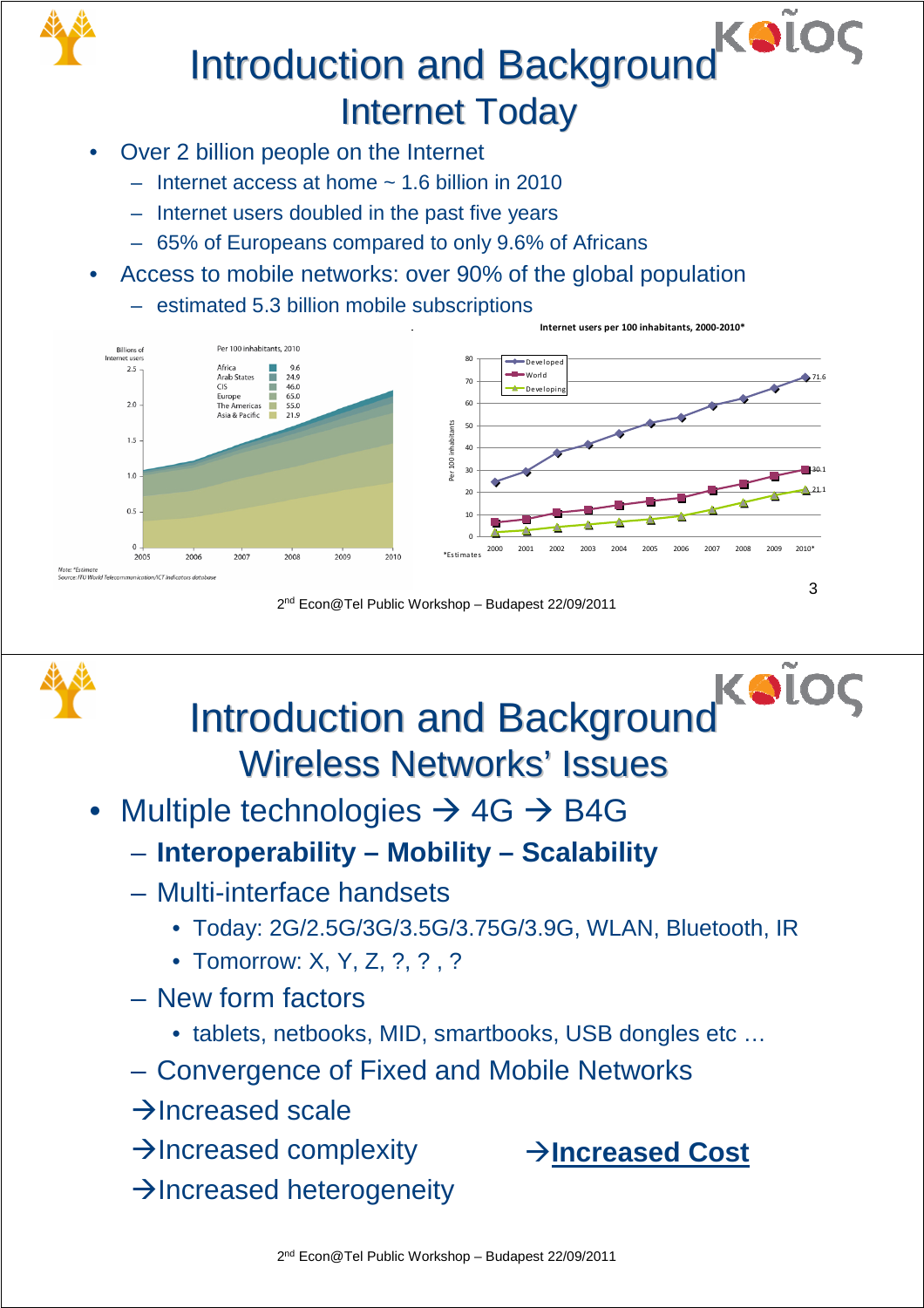## Introduction and Background Autonomic Management and Self-\*

- **Control Loop** in Systems Management
	- Fehskens L., "An Architectural Strategy for Enterprise Management" [IFIP/IM **1989**]



#### • **Autonomic Computing**:

– a computing environment with the ability to manage itself and dynamically adapt to change in accordance with business policies and objectives [IBM **2001**]

#### • **Self-management**:

– the ability of independently achieving seamless operation and maintenance by being aware of the surroundings

2nd Econ@Tel Public Workshop – Budapest 22/09/2011





#### • **The policy-based management (PBM) paradigm**

- Policies capture the high-level management objectives
- The means to integrate self-management capabilities
- PBM offers controlled programmability

#### • **IETF reference framework**

- Four functional elements
	- *PMT: Policy Management Tool*
	- *PDP: Policy Decision Point*
	- *PEP: Policy Enforcement Point*
	- *PR: Policy Repository*
- A generic specification of policy rules
	- ECA: on *Event* if *Condition* then *Action*

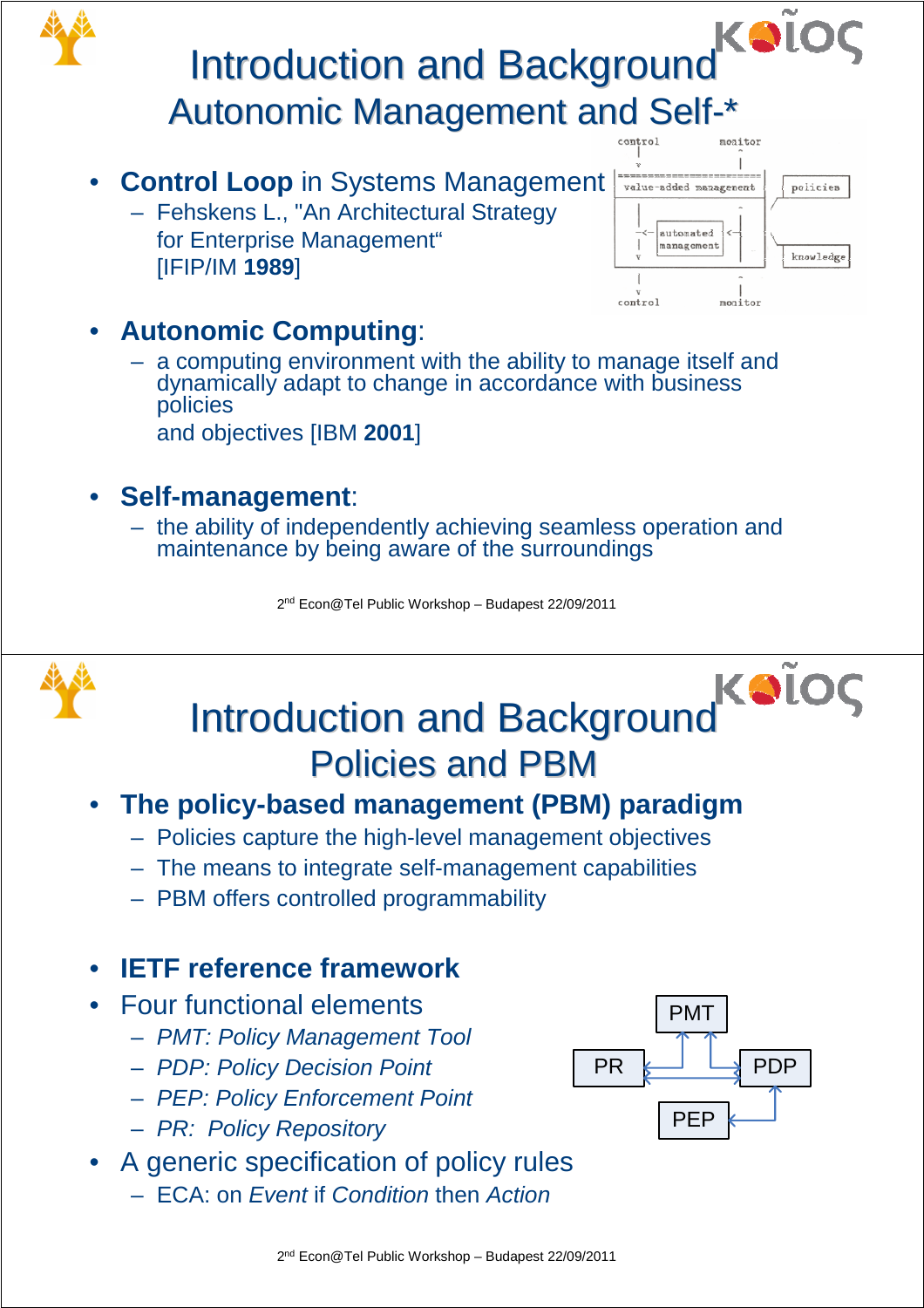

• 3GPP Policy and Charging Control (PCC) architecture **Policy Control** 

**Architectural Issues** 

KOLOC

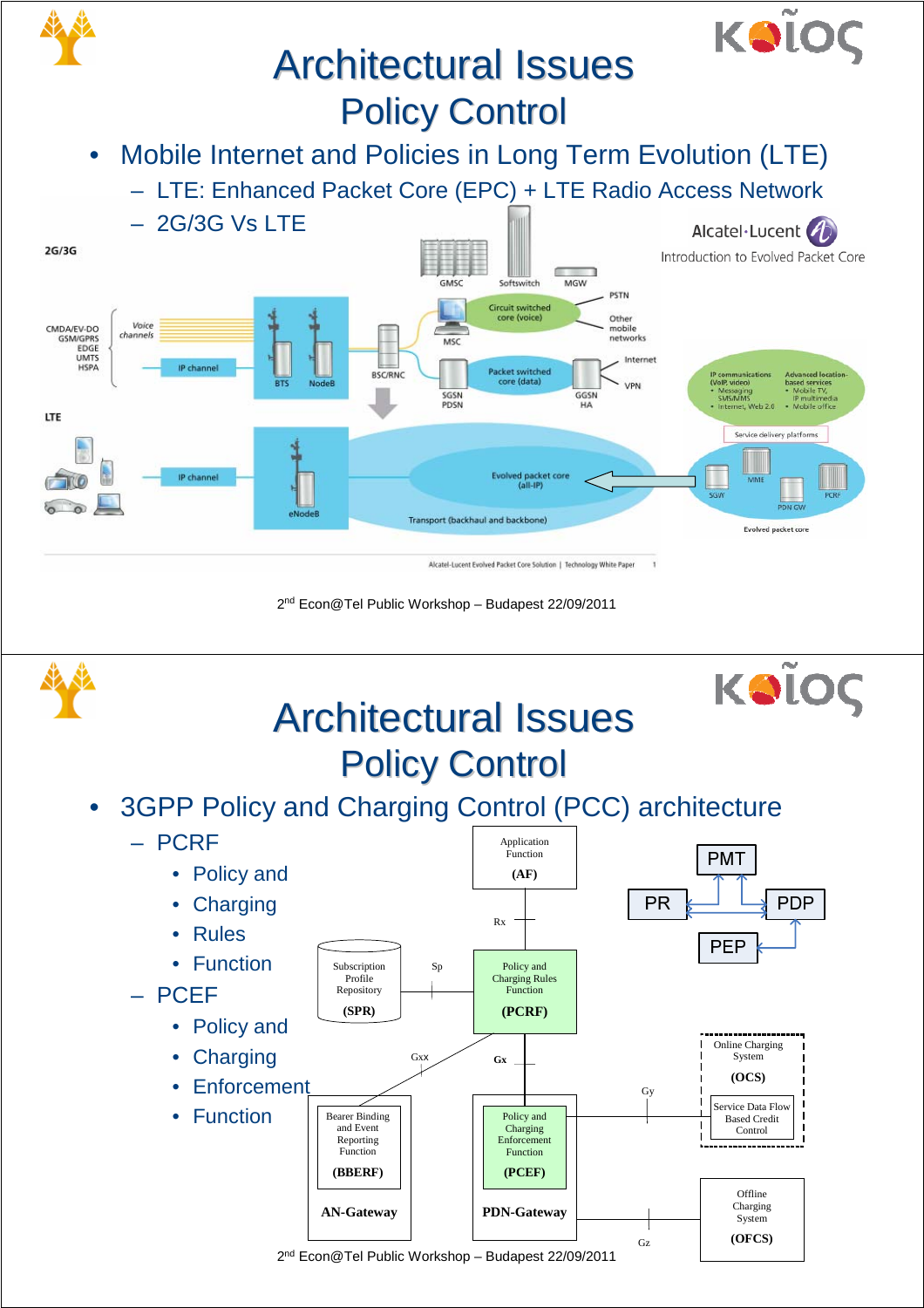



### **Architectural Issues Policy Control**

- What do operators need?
	- Critical Issue: Service Transport strata coordination/interactions
	- Intelligent policy decisions, e.g. prioritize delay-sensitive apps
	- Real-time personalised policy enforcement



2nd Econ@Tel Public Workshop – Budapest 22/09/2011

ERICSSON WHITE PAPER 284 23-3158 Uen | May 201 PERFECTING POLICY CONTROL -<br>STRATEGIES FOR END-TO-END SUPPORT AND CONVERGENCE





#### **Architectural Issues Policy Control**

Mobile Internet and Policies in Future Mobile Internet

- First generation of policy control solutions
	- designed for fixed broadband networks
	- only enforce policies in the core network
	- Not sufficient to manage congestion effectively
- Congestion in mobile networks typically occurs in the radio access or mobile backhaul networks
	- subscribers compete for a limited supply of shared capacity
	- data sessions use bursty applications
- End-to-end versus centralised
	- E2E requires integration of more network elements
	- E2E much more effective in managing traffic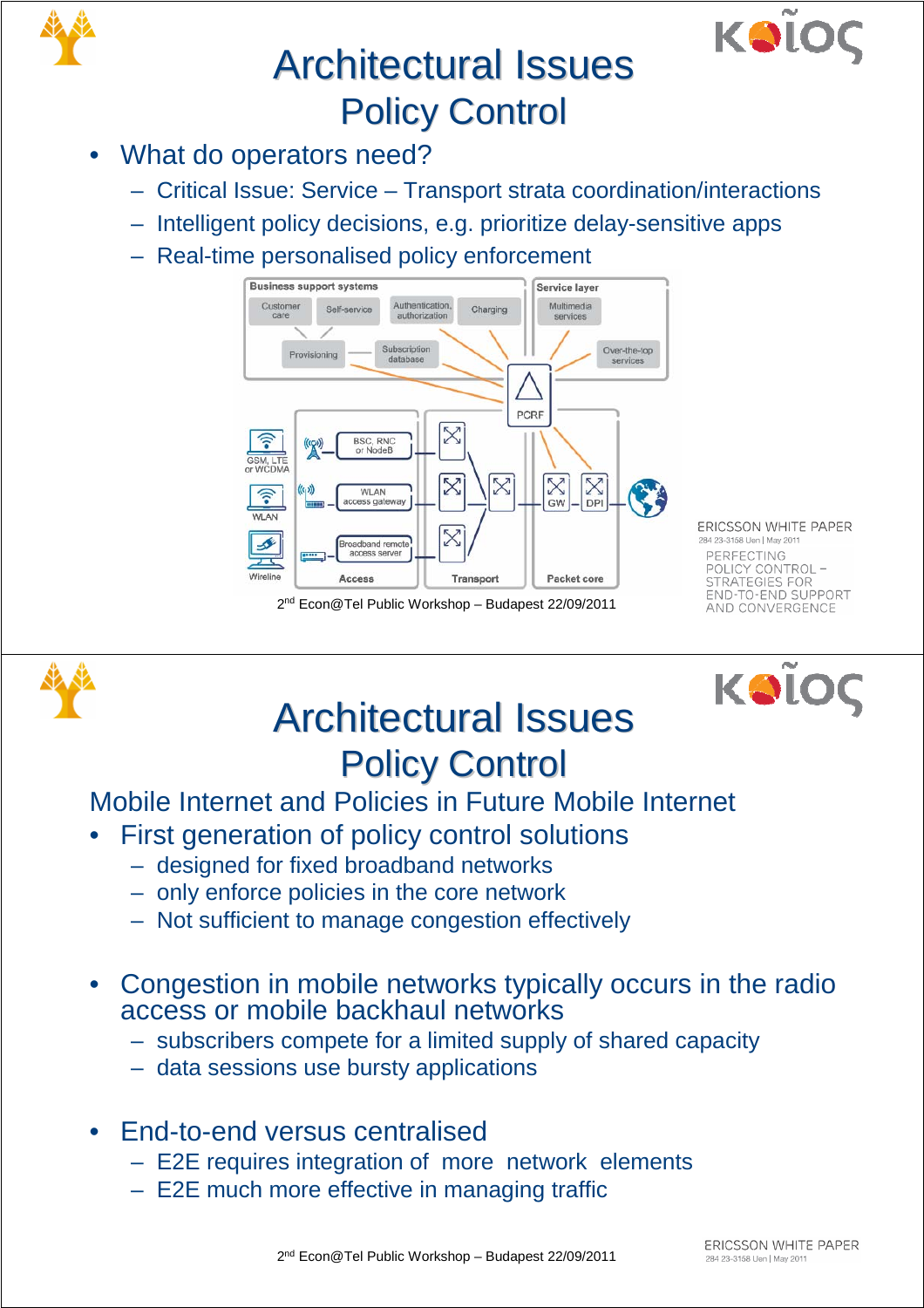



#### **Architectural Issues Policy Control**

- Ericsson study
	- Investigates how peak-hour traffic patterns and trends affect the need for investment in network capacity
		- Compares the impacts of applying centralized policy control and end-to-end policy control as the proportion of sites requiring upgrades
			- No traffic management: 20%
			- Centralized policy control: 14 %
			- End-to-end policy control: 9 %
		- The end-to-end approach is four times more profitable
	- Centralized solutions lack good, timely feedback mechanisms for their policy decisions
		- may result in instabilities

2nd Econ@Tel Public Workshop – Budapest 22/09/2011

ERICSSON WHITE PAPER 284 23-3158 Uen | May 2011



• Element level: user-owned devices / embedded devices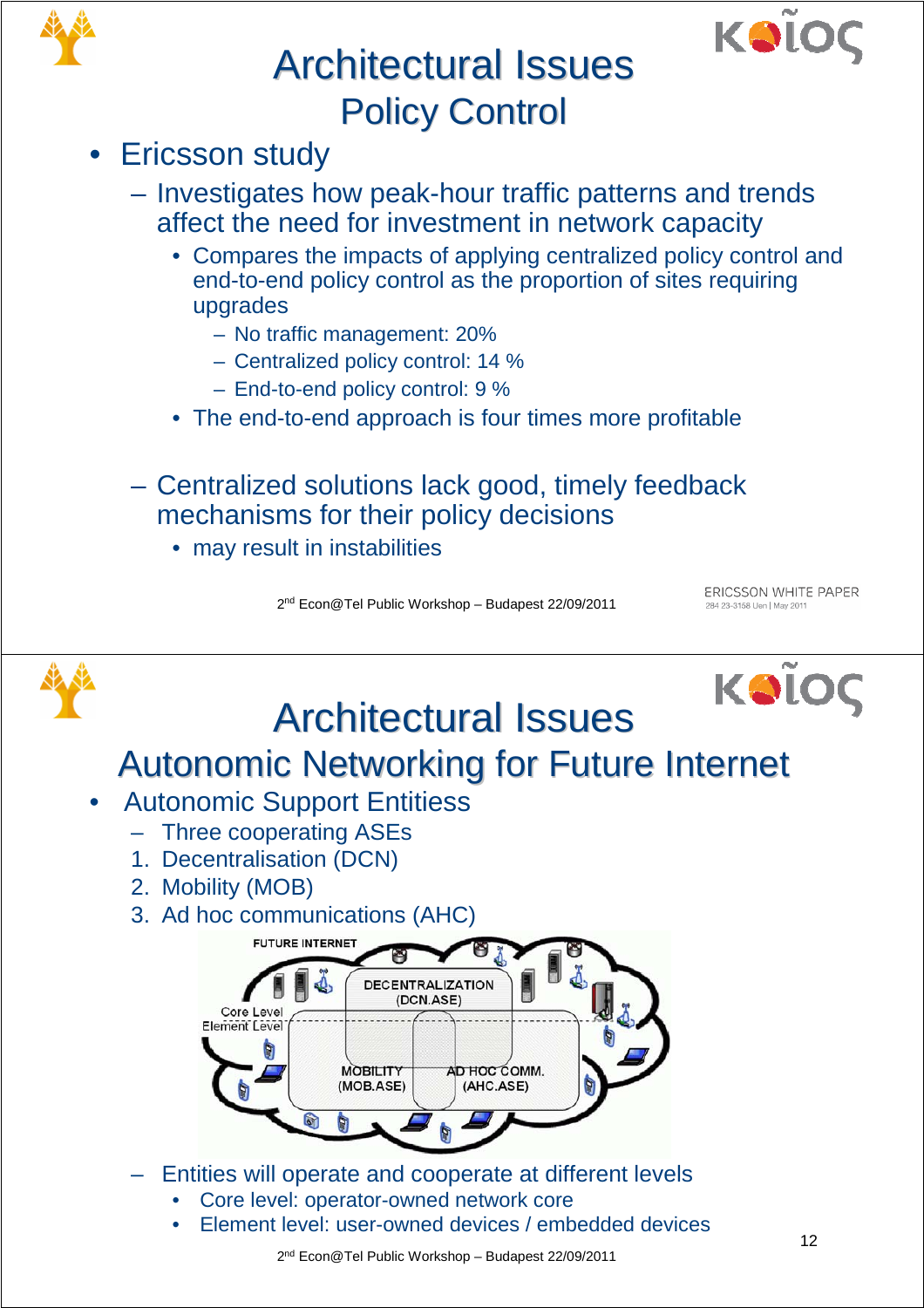



#### **Architectural Issues Decentralisation ASE**

#### **Purpose**

- enable collaborative management of large-scale networks: wireless access networks & their interconnection with fixed ones
- Challenges
	- efficient & scalable management of wireless PAN (WPAN).
	- secure interactions of mobile and nomadic WPANs with authorised or non-authorised WLANs, as well as WANs
- Functionality
	- based on **distributed policy-based management (DPBM)**
	- spans equally between core and element levels
	- Core: policy definition, conflict resolution, business planning
	- Element: policy distribution, user preference enforcement

2nd Econ@Tel Public Workshop – Budapest 22/09/2011



13

### **Implementation Issues** Decentralisation ASE

- Distributed Policy-Based Management (DPBM) Tools
	- Need to address the issues of collaborative policy definition, policy distribution and replication, and distributed policy enforcement
- Implementation of DPBM  $\rightarrow$  assessed, based on the overheads induced on the managed network
- Critical issue: distributed enforcement and monitoring
- Case study: feasibility and efficiency of a distributed policy repository (DPR) and DPBM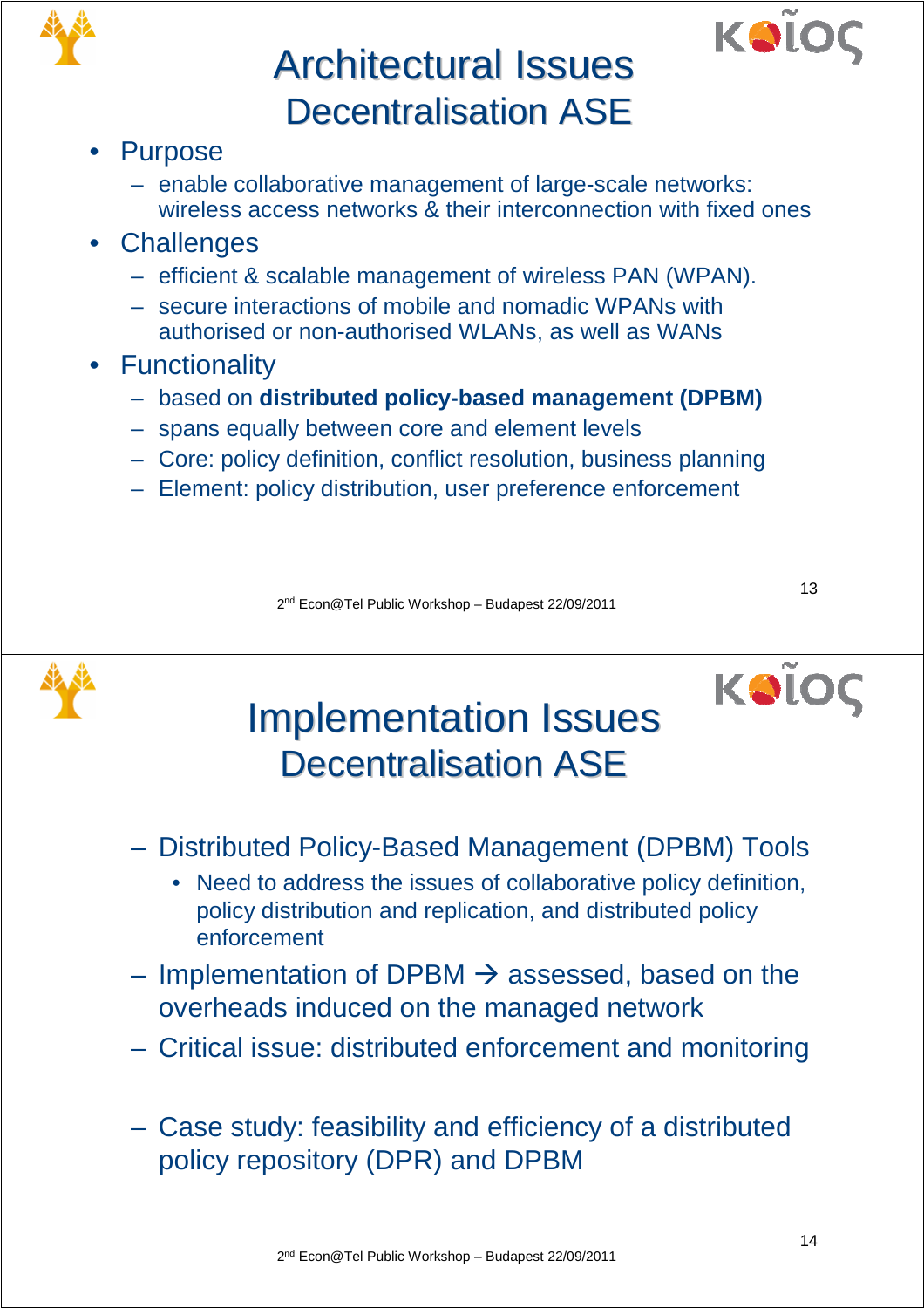



### **Implementation Issues Decentralisation ASE**

- Distributed policy-based management (DPBM)
	- Distributed Policy Repository (DPR): a physically distributed set of interconnected directories hosted on selected nodes.
	- DPR design glues together the distributed nodes responsible for collaborative management.



2nd Econ@Tel Public Workshop – Budapest 22/09/2011





### **Implementation Issues** Decentralisation ASE

• Comparison of Distributed and Centralised Policy Access Methods

#### – Four methods examined

- sr-push : push replication
- sr-pull : pull replication
- ls-best : client informed of changes
- ls-avg : client discovers changes

Evaluation scenario for policy retrieval and updates

- t0: Master DSA holds 200 policies (800 entries)
- t1: PDP requests all policies
- t2: PDP holds all policies
- t3: 10 policies added at Master DSA
- t4: PDP update completed
- t5: 10 policies deleted from Master DSA
- t6: PDP update completed
- Tp : total policy retrieval and update time
- $Tp = (t2 t1) + (t4 t3) + (t6 t5) = Ta + Tb + Tc$

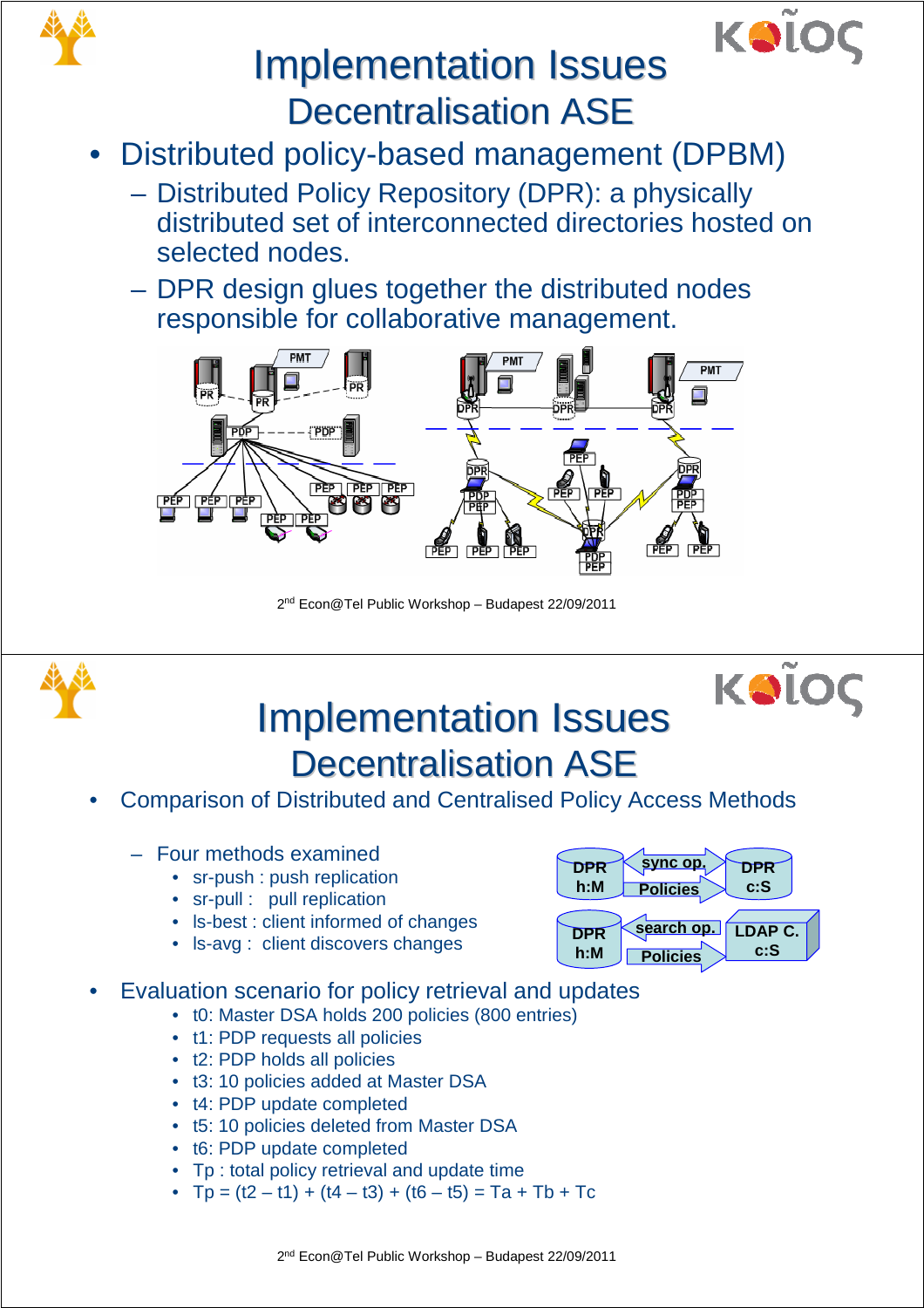



#### **Implementation Issues Decentralisation ASE**

- Comparison of Distributed and Centralised Policy Access Methods
- **Total Policy Access Traffic and Time**



2nd Econ@Tel Public Workshop – Budapest 22/09/2011





## **Conclusion Summary and Outlook**

- Mobile Network Operators can benefit significantly from policy control and policy-based management
	- Increase management automation
	- Decrease network operator costs
	- Policy engine functionality aims at improving QoE
- Critical issues remain open:
	- Scalability and interoperability
	- Centralised vs. distributed control
	- Conflicting policies and policy analysis
	- Net Neutrality/Transparency controversy